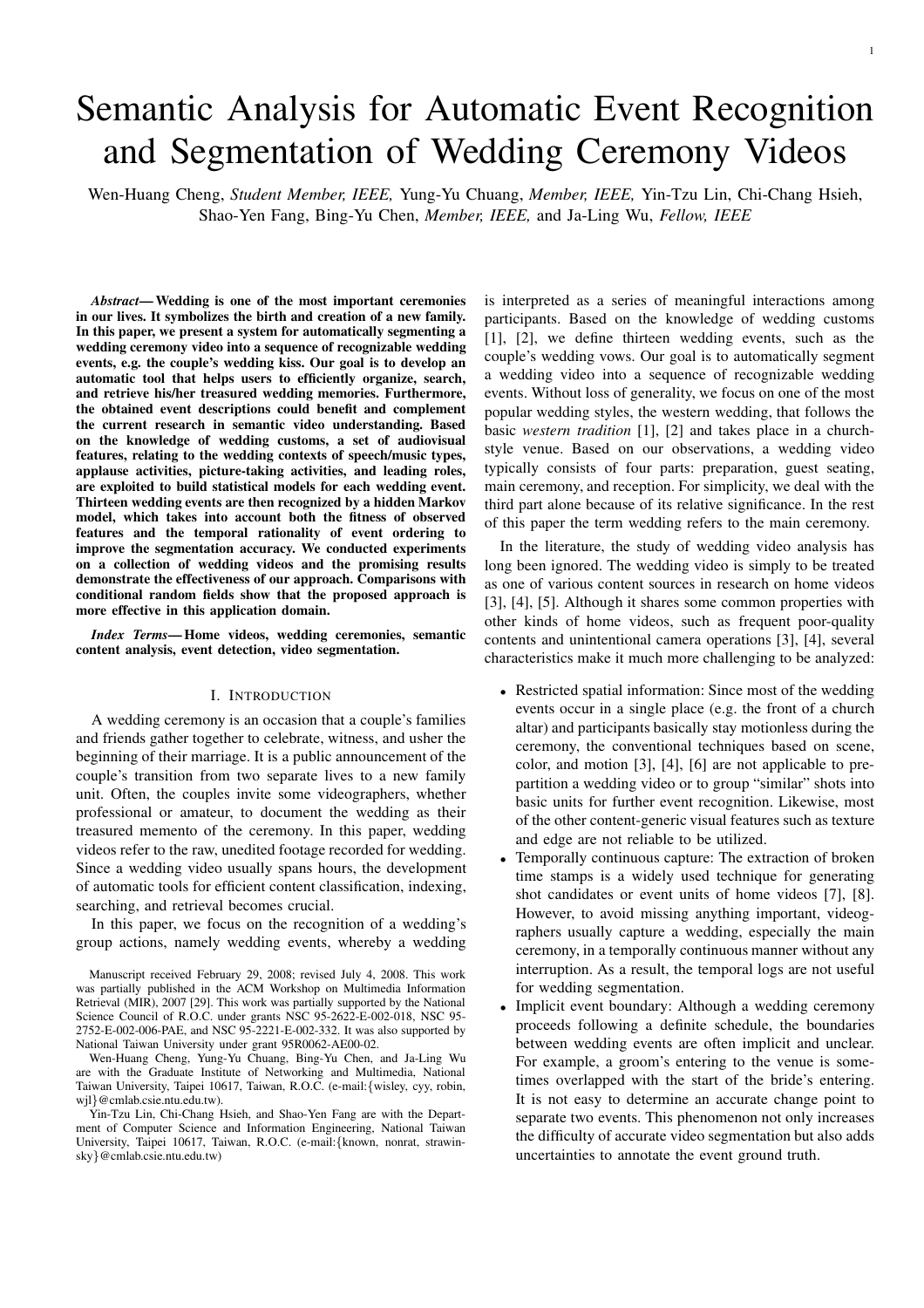TABLE I TAXONOMY OF WEDDING EVENTS

| Code            | Event                            | <b>Definition</b>                                                          |
|-----------------|----------------------------------|----------------------------------------------------------------------------|
| МE              | Main Group Entering <sup>T</sup> | Members of the main group walking down the aisle.                          |
| GE              | Groom Entering                   | Groom (with the best man) walking down the aisle.                          |
| BE              | <b>Bride Entering</b>            | Bride (with her father) walking down the aisle.                            |
| CS              | Choir Singing                    | Choir (with participants) singing hymns.                                   |
| OP              | <b>Officiant Presenting</b>      | Officiants giving presentations, e.g. invocation, benediction, and homily. |
| WV              | Wedding Vows                     | Couple exchanging wedding vows.                                            |
| RE              | Ring Exchange                    | Couple exchanging wedding rings.                                           |
| BU              | <b>Bridal Unveiling</b>          | Groom unveiling his bride's veil.                                          |
| $\overline{MS}$ | Marriage License Signing         | Couple (with officiants) signing the marriage license.                     |
| WK              | <b>Wedding Kiss</b>              | Groom kissing his bride.                                                   |
| AP              | Appreciation                     | Couple thanking to certain people, e.g. their parents or all participants. |
| <i>ED</i>       | Ending                           | Couple (followed by the main group) walking back down the aisle.           |
| <sup>OT</sup>   | Others                           | Any events not belonging to the above, e.g. lighting a unity candle.       |

† The main group indicates all persons, except the ones in *GE* and *BE*, who are invited to walk down the aisle, e.g. flower girls, ring bearers, groomsmen, bridesmaids, honorary attendants, officiants, etc.

To recognize the thirteen wedding events, we adopt a set of audiovisual features, relating to the wedding contexts of speech/music types, applause activities, picture-taking activities, and leading roles, as the basic event features to build our wedding video segmentation framework. Each wedding event is represented by a set of statistical models in terms of the extracted features. Since these features are selected based on the understanding of wedding customs [1], [2], they are more discriminative in distinguishing wedding events than the aforecited features, such as motion and textures. To effectively segment a wedding video, we develop a hidden Markov model (HMM) [9], in which every hidden state is associated with a wedding event and a state transition is governed by how likely two corresponding wedding events take place in succession. The event sequence is, therefore, automatically determined by finding the most probable path. In summary, our event recognition framework not only uses the model similarity of extracted features, but simultaneously takes the temporal rationality of event ordering into account. More information about this work can be found at our website [10].

The main contributions of our work are twofold. First, an automatic system is proposed and realized for event-based wedding segmentation. To the best of our knowledge, this work is the first one to analyze wedding videos at the semanticevent level. For any type of home videos, our work might also be the first one to achieve the semantic event analysis. The proposed methodology could be extensively applied to the other kinds of home videos that possess similar characteristics as wedding, such as the birthday party and school ceremonies. Second, a taxonomy is developed to categorize the wedding events, whereby we adopted a set of carefully selected audiovisual features for robust event modeling and recognition. The true power of these features is that they are effective in discriminating various wedding events but their extractions from videos are as easy as the conventional ones. Furthermore, the obtained high-level descriptions could benefit the current research in semantic video understanding.

The rest of this paper is organized as follows. Section II presents the taxonomy of wedding events. The extraction of event features and the modeling and segmentation of wedding videos are described in Section III and Section IV, respectively. Section V depicts the experimental results, and Section VI presents our concluding remarks and the directions of future work.

#### II. WEDDING EVENT TAXONOMY

According to the western tradition [1], [2], a wedding ceremony, whether religious or secular, begins when an assigned attendant (such as an officiant) is entering down the aisle and ends while the couple is walking out of the wedding venue. The mid-process may vary depending on countries, religions, local customs, and the wishes of the couple, but the basic elements that constitute the western weddings are almost the same [1], [2]. Therefore, we define thirteen wedding events as listed in Table I. See our prior work [29] for sample key frames and more details.

#### III. EVENT FEATURES DEVELOPMENT AND EXTRACTION

Effective event modeling is built on top of reliable event features. The understanding of wedding customs [1], [2] gives valuable insights to the process of feature exploration. Several key observations, which are found to be useful in discriminating the wedding events, are first presented in Section III-A. In Section III-B, we develop corresponding audiovisual features, including four audio features and two visual features. They are collected together as event features for later event modeling.

# *A. Key Observations*

According to the western traditions [1], [2], wedding events are observed to behave differently in four main aspects: speech/music types, applause activities, picture-taking activities, and leading roles. In the following, we explain in detail for each of the key observations and then give corresponding guidance on the development of relevant event features.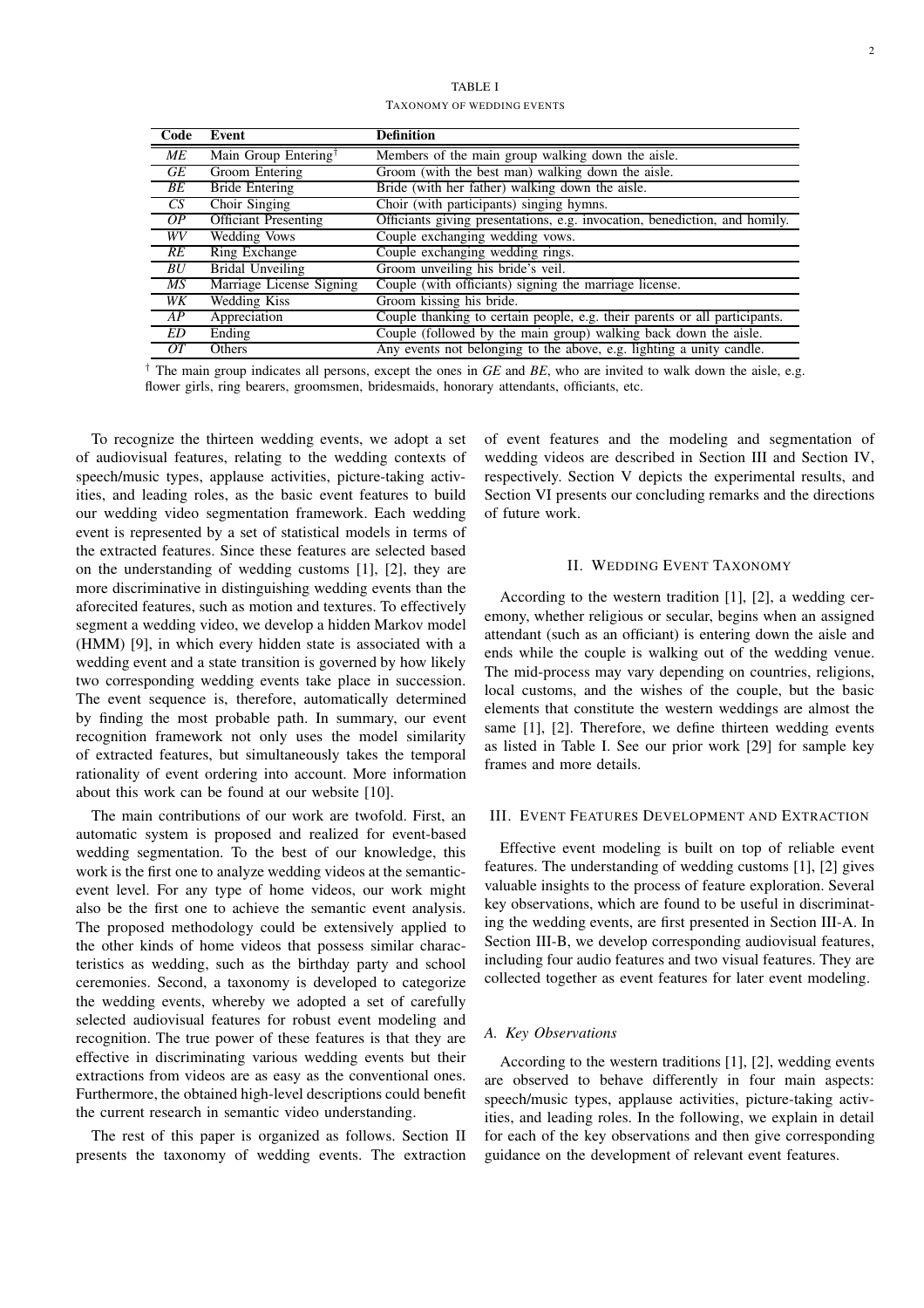#### TABLE II

THE TENDENCY OF WEDDING EVENTS IN THEIR BEHAVIOR OF SPEECH/MUSIC TYPES, APPLAUSE ACTIVITIES, PICTURE-TAKING ACTIVITIES, AND LEADING ROLES. ∗

|                 | $S/M^a$ | App. <sup>b</sup> | $Pic.$ <sup>c</sup> | Leading Roles <sup><math>d</math></sup> |
|-----------------|---------|-------------------|---------------------|-----------------------------------------|
| МE              |         | N                 | $\overline{L^+}$    | main group                              |
| GE              |         | N                 |                     | groom, (best man)                       |
| BЕ              | М       |                   | $H^+$               | bride, (bride's father)                 |
| CS <sup>-</sup> | М       |                   | $L =$               | choir, (wedding participants)           |
| OΡ              | S       | N                 |                     | officiants                              |
| WV              | S       | N                 | $H^-$               | bride, groom, officiants                |
| RE              | S       | N                 | $H^-$               | bride, groom, officiants                |
| BU              | S       |                   | $H^-$               | bride, groom                            |
| МS              |         | N                 |                     | bride, groom, (officiants)              |
| WK              |         | Y                 | $H^+$               | bride, groom                            |
| AP              |         | Y                 |                     | bride, groom, (wedding participants)    |
| <b>ED</b>       | М       | Y                 | $H^-$               | bride, groom, (main group)              |
| ΟT              |         |                   |                     |                                         |

<sup>∗</sup> "–" in the blanks means no obvious tendency. *<sup>a</sup>* S: speech events, M: music events. *<sup>b</sup>* Y: applause events, N: non-applause events. *<sup>c</sup>* <sup>L</sup>−, L+, H−, H+: events with the activity of picture-taking from

low to high.

People in parentheses are optional.

*1) Speech/Music Types:* Traditionally, some wedding events contain purely speech and others are accompanied with music [2]. For example, in the *OP* and the *WV* events, all participants keep quiet to listen to an officiant or the couple speaking. In the *CS* and the *BE* events, a choir is singing with piano accompaniment or the selected background music (e.g. Mozart's Wedding March) is played during the event. The tendency of wedding events in speech/music types is shown in Table II. Obviously, the discrimination between speech and music types from recorded audio plays a key role in wedding event recognition. However, because the quality of the recorded audio is generally poor and often interfered with environmental sound and background noise, the selected audio features related to the speech/music discrimination have to be robust enough to survive such a low-SNR audio input.

*2) Applause Activities:* Applause is usually expected from wedding attendants as the expression of approval or admiration at certain moments during the ceremony. For example, in the *WK* and the *ED* events, the couple routinely receives a burst of applause at the moments when they are kissing or walking back down the aisle. By contrast, in the *OP* and the *WV* events, wedding attendants rarely applaud in order to keep the solemnity and avoid interfering with the ongoing wedding speech. Thus, effective applause detection is beneficial to the recognition of wedding events, cf. Table II. Note that, for our applications, the applause especially refers to the ones created by a group of people rather than by an individual. Specifically, the applause is generated by the group act of hands clapping and naturally the group members tend to clap at slightly different rates. This phenomenon makes the sound of applause difficult to be analyzed without the use of prior knowledge [11], [12]. Therefore, a common technique is to exploit the physical properties of applause [12], [13] to identify its appearance in the audio track of wedding videos.

TABLE III EXAMPLES OF FLASH DISTRIBUTIONS OF FOUR SUCCESSIVE EVENTS. ∗

| 1. OP         | 2. WV         | 3. RE                  | <b>4. WK</b>  |
|---------------|---------------|------------------------|---------------|
|               |               |                        |               |
| 674 (sec)     | $234$ (sec)   | $\overline{142}$ (sec) | 12 (sec)      |
| 19 (times)    | 55 (times)    | 8 (times)              | 73 (times)    |
| $0.0282$ (Hz) | $0.2350$ (Hz) | $0.0563$ (Hz)          | $6.0833$ (Hz) |

∗ The third to the fifth rows are the durations, flash numbers (manually counted), and flash densities of the corresponding events, respectively.

*3) Picture-taking Activities:* Wedding attendants, especially the couple's family members and close friends, often take pictures during the ceremony, and the number of pictures taken roughly represents the relative importance of a wedding event. Table II illustrates the generally observed frequency of taking pictures during various wedding events. Since the occurrence of camera flashes correlates closely with the activity of picturetaking [14], the estimation of flash density could be an effective visual cue for wedding event discrimination. Table III shows an example of flash distributions for four successive wedding events in a ceremony. We observed high variations in flash distributions among events. For example, the *WK* event is merely 12 seconds long, but there are 73 flashes. Its density reaches six times per second, on average. By contrast, the *OP* event is of relatively less importance to the audiences, and it contains a small number of flashes even if it lasts for a much longer duration.

*4) Leading Roles:* As shown in Table II, the leading roles involved in various wedding events are different. For example, groom and the best man are the main characters in the *GE* event; the groom, his bride, and officiants are the main focuses in the *RE* event. The main characters' occurrence pattern gives a visual hint for the event category. A naïve solution would be to recognize all roles in videos. This is, however, not a trivial task with today's technology. Fortunately, there are some simple tricks to detect the bride, inarguably the most important focus of a wedding. According to the western tradition [1], [2], the bride invariably wears a white gown and veil as a symbol of purity but the other female roles have flexibility in their dress color. Therefore, it is more reliable to represent the bride's appearance assuming she wears white.

# *B. Selected Features for Event Modeling*

Based on the observations of Section III-A, four kinds of audiovisual features, related to the scopes of speech/music discrimination, applause detection, flash detection, and bride indication, are developed as basic features for event modeling.

*1) Event Features Related to Speech/Music Discrimination:* As mentioned in Section III-A.1, the audio recordings of weddings are often with poor quality. The selected audio features have to be discriminative enough between speech/music types for the given low-SNR inputs. However, in the literature, most studies address the discrimination problem only for clean data or with the assumption of known noise types [11], [15]. To identify the audio features that are resistant to noises, we first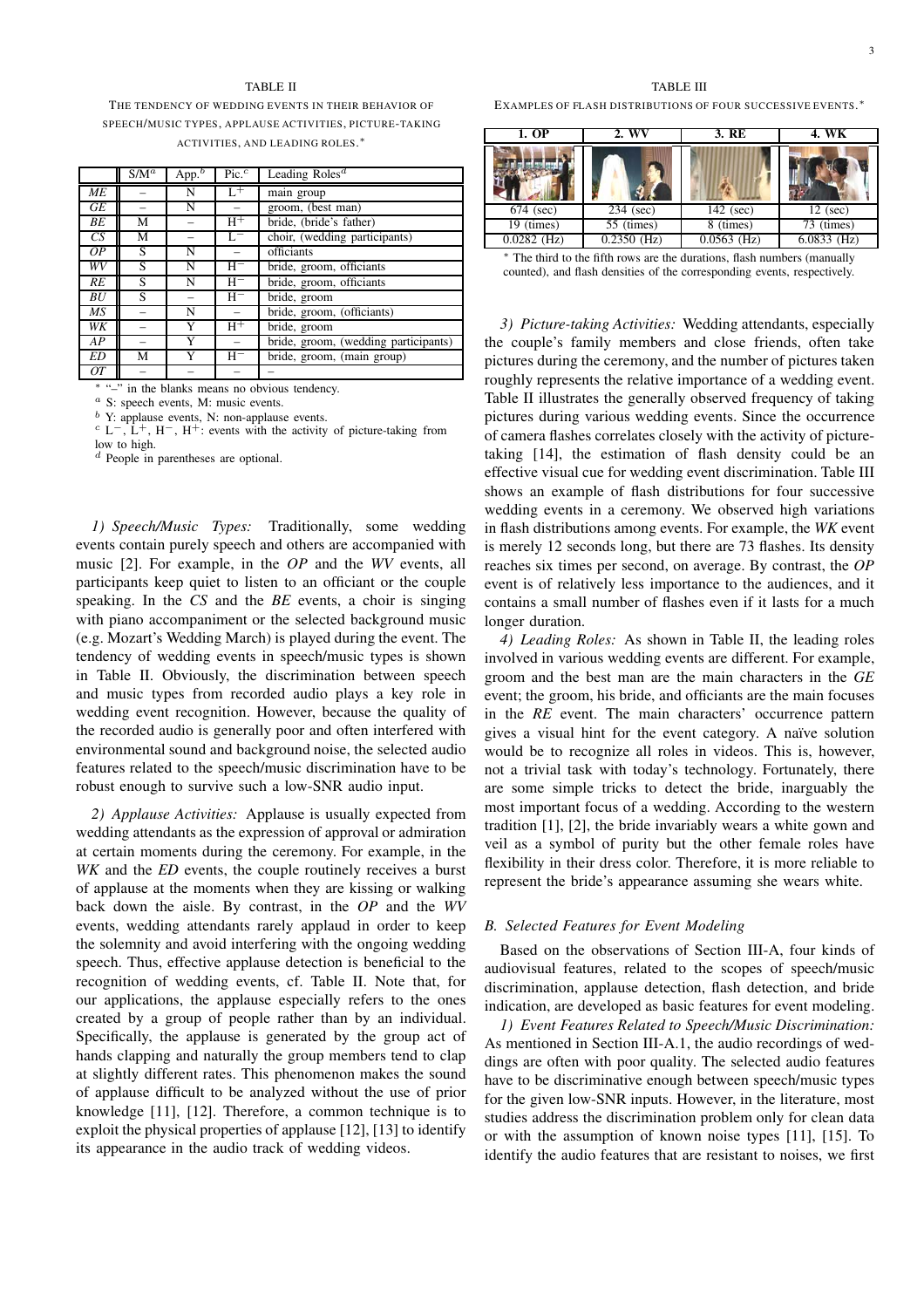

Fig. 1. Classification results of the audio types of speech (the left subplot) and music (the right subplot) on three audio datasets of (a) Internet radio, (b) Internet radio with added white noises (5 dB), and (c) audio tracks from home videos. (See Section III-B.1 for details.)

collect a comprehensive set of candidate features from the previous work [11], [15], [16] and determine the more reliable ones using feature selection algorithms [17], [18].

Initially, tens of audio features are collected to form a candidate set, including the short-time energy, energy crossing, band energy ratio, root mean square (RMS), normalized RMS variance, zero crossing (ZC), joint RMS/ZC, bandwidth, silent interval frequency, mel-frequency cepstral coefficients (MFCCs), frequency centroid, maximal mean frequency, harmonic degree, music component ratio, etc. [11], [15], [16]. Each of the collected audio features is assessed by information theoretical measures [17], [18], so as to estimate its discriminability between the speech and music types. At the end, three of them are chosen for their stable performances under various noise types. They are the one-third energy crossing (OEC), the silent interval frequency (SIF), and the music component ratio (MCR), as detailed in our prior work [29].

As a result, we use OEC, SIF, and MCR to practically realize a multi-class SVM classifier for speech/music discrimination [21]. The classifier has been evaluated on three small audio datasets, each containing approximately three-hour sources. The first dataset is collected from Internet radio and the second is obtained by adding 5 dB white noises to the first one. In addition, we constitute the third one from audio tracks of two kinds of home videos, i.e. the wedding and the birthday party. Here, sound of birthday party is included because its audio contents have higher variations and contain more diversified sound effects. For example, some are taken place at a quiet home, and others are in a noisy restaurant with crowd laughing, talking, and cheering. Then, a fivefold cross-validation experiment [9] is conducted for the classifier on each dataset and the results measured by average precisions and recalls are illustrated in Figure 1. The performance shows that the proposed audio features work quite well even for the audio with a substantial amount of noises.

*2) Event Features Related to Applause Detection:* The same feature selection mechanisms, as described in the previous section, are applied to identify the noise-resistant audio features for detecting the presence of applause in low-SNR audio recordings. However, based on our experiments, the audio features in the previous section generally do not perform



Fig. 2. Examples of (a) two power spectrums of a wedding audio from consecutive time instances, one with applause (the top solid curve) and another without applause (the bottom dotted curve), and (b) a sigmoidal filter function.



Fig. 3. Precision-recall curves of the applause detection results using two different thresholds. (See Section III-B.2 for details.)

very well. Instead, a specific audio feature is developed for applause detection. This feature exploits the physical properties of applause, indicated in Section III-A.2: when applause is coming up in the audio signal, a significant increase in magnitude can be observed over the whole power spectrum [12], [13]. An example is illustrated in Figure 2(a). For comparison, two power spectrums taken from consecutive time instances of a wedding audio are depicted in the same figure. The spectrum with applause (the top solid curve) is around 20 dB larger in magnitude than the one without applause (the bottom dotted curve) for almost all frequencies. To capture the global variations of audio magnitudes, an audio feature of the weighted short-time energy (WSE) is employed.

• *Weighted Short-time Energy (WSE).* The feature value of weighted short-time energy is defined as the weighted sum over the spectrum power (in decibels) of an audio signal at a given time as follows:

$$
\text{WSE} \triangleq \frac{1}{\text{WSE}_{max}} \int_0^{\omega_s} W(\omega) \cdot 10 \log(|SF(\omega)|^2 + 1) d\omega \tag{1}
$$

where  $SF(\omega)$  is the short-time Fourier transform coefficient of the frequency component  $\omega$ , and  $W(\omega)$  is the corresponding weighting function. In addition,  $\omega_s$  denotes the sampling frequency and  $WSE_{max}$  is the maximum WSE in the audio track as a normalization factor. The calculation of WSE is special in that the spectrum power is in a logarithmic unit of decibels. Summation in the decibel domain is the same as multiplication in the energy domain. The logarithmic nature leads that a large WSE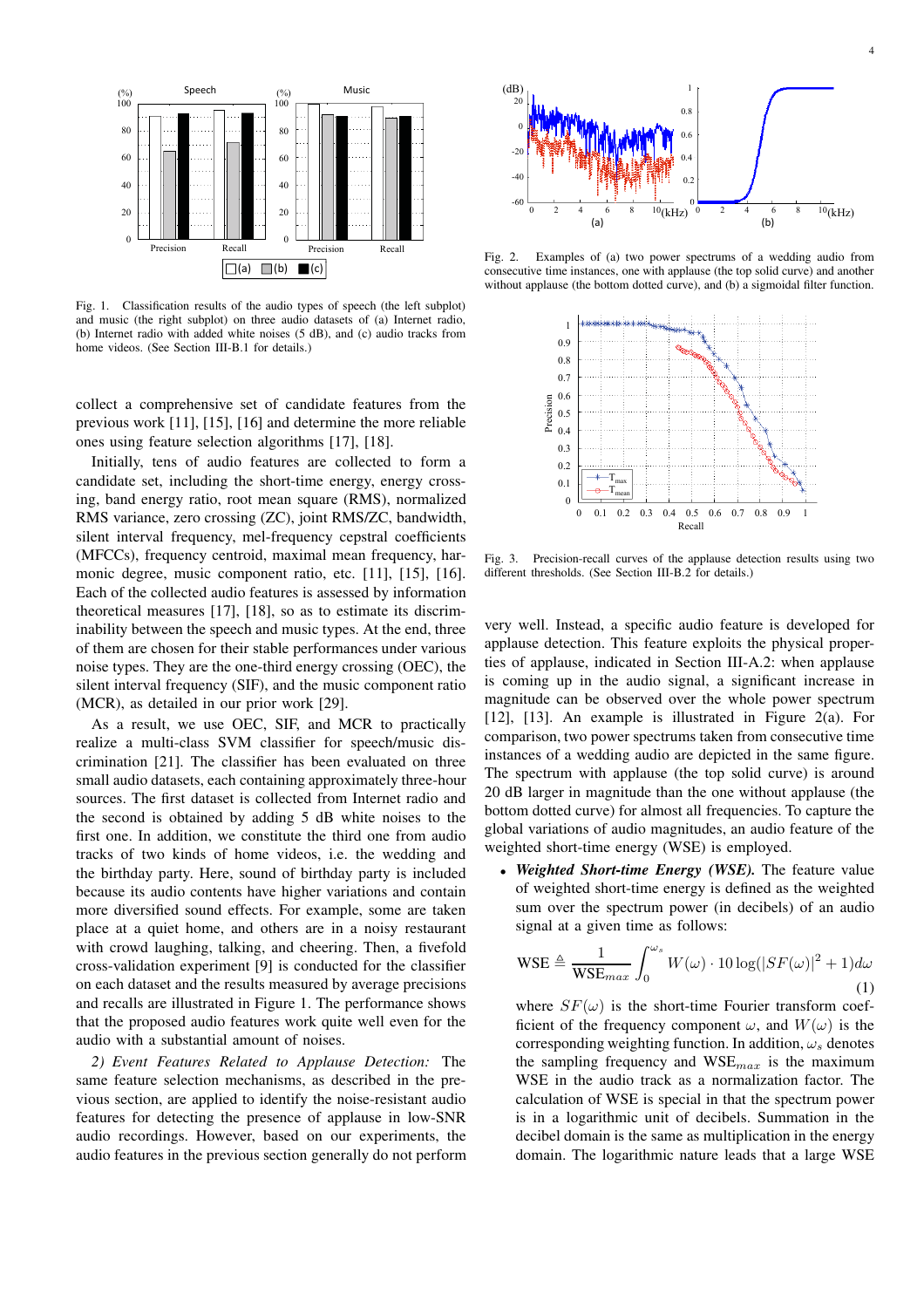

Fig. 4. Precision-recall curves of the bride indication results. (See Section III-B.4 for details.)

value comes from a global trend of high power over the whole spectrum but not few dominant frequencies. In a wedding, since human speech is commonly observed and the signals are bandlimited to around 3.2 kHz [15],  $W(\omega)$ is chosen to be a sigmoidal function (cf. Figure 2(b)) in order to suppress the contributions from low frequencies.

$$
W(\omega) = \frac{1}{1 + e^{-\omega_1(\omega - \omega_2)}},
$$
\n(2)

\nwhere  $\omega_1$  and  $\omega_2$  are control parameters and are respec-

tively set to 2.5 (kHz) and 5.0 (kHz). The input audio track is first segmented into non-overlapping 1-second audio frames. For each audio frame, one feature value is computed for every 50-ms interval with a 10-ms overlap. A median filter is then applied to diminish possible noises. Instead of aggregation, based on our experiments, the maximum of these 25 feature values is selected as the representative WSE feature for that 1-second frame.

To verify the capability of WSE, a simple trial is conducted to detect the applause presented in audio recordings using two different thresholds:  $T_{max}$  and  $T_{mean}$ . That is, given a series of WSE values, we compute two thresholds by individually multiplying the maximum value and their mean to a numerical factor between [0,1]. Then applause can be located at the positions with higher WSE values than the chosen threshold. Figure 3 illustrates the average detection results on 15 audio tracks from a set of collected home videos, including wedding and birthday parties. The inclusion of birthday parties is for the same reason as described in Section III-B.1. Overall, the performance is acceptable and shows that WSE can capture applause effectively even for noisy home video recordings.

*3) Event Features Related to Flash Detection:* Flashes of picture-taking can be detected from abrupt and short increases of the global intensity in a video frame. As suggested in Section III-A.3, a visual feature of the flash density (FLD) is defined. See our prior work [29] for details.

To get more insight into the feature of FLD, we apply the flash detection algorithm to one wedding video used in later experiments, i.e. the Clip-A in Table V. In terms of flash numbers, 457 flashes are correctly detected among the 482 true ones, and there are 17 false positives. The detecting precision and recall are 94.81% and 96.41%, respectively. The results show that flashes can be robustly captured with our feature.



Fig. 5. Example of the *RE* wedding event model.

*4) Event Features Related to Bride Indication:* As mentioned in Section III-A.4, the bride is an important leading role in wedding events and her appearance can be detected by the color of "bridal white". However, due to various lighting conditions, the determination of real bridal white is extremely difficult and often needs a laborious training process similar to that of the skin color detection [22]. Instead, we approximate bridal white map for each video frame in our prior work [29], whereby a corresponding visual feature, bridal white ratio (BWR), can then be defined [29].

For understanding its performance, a simple trial is carried out for the bride indication by making binary decisions (i.e. presence or absence) on the basis of the obtained BWR values. Given a predefined threshold, a higher BWR value corresponds to the bride's presence, otherwise her absence. Figure 4 illustrates precision-recall curves of the detecting results for the Clip-A in Table V. The "hard-decision" performance is promising and we believe that the resulted "soft-decision" BWR is helpful for our modeling task.

## IV. WEDDING MODELING

The objective of wedding modeling is to estimate the event sequencing of a wedding video. At each time instance, extracted event features are exploited to recognize the wedding events. In addition, a wedding video is a kind of sequential data. The occurrence of a wedding event highly depends on the category of its preceding neighbors. Thus, in wedding modeling, it needs not only to consider how likely the acquired features match an event candidate but also the temporal rationality whether the candidate is appropriate to follow the existing sequence immediately. Therefore, we use an effective learning tool, HMM, to describe the spatio-temporal relations of events within a wedding video [9]. In Sections IV-A and IV-B, we first build statistical models for feature similarity and temporal ordering for each of the wedding events. Section IV-C then devises an integrated HMM framework for both the event-based analysis and the wedding segmentation.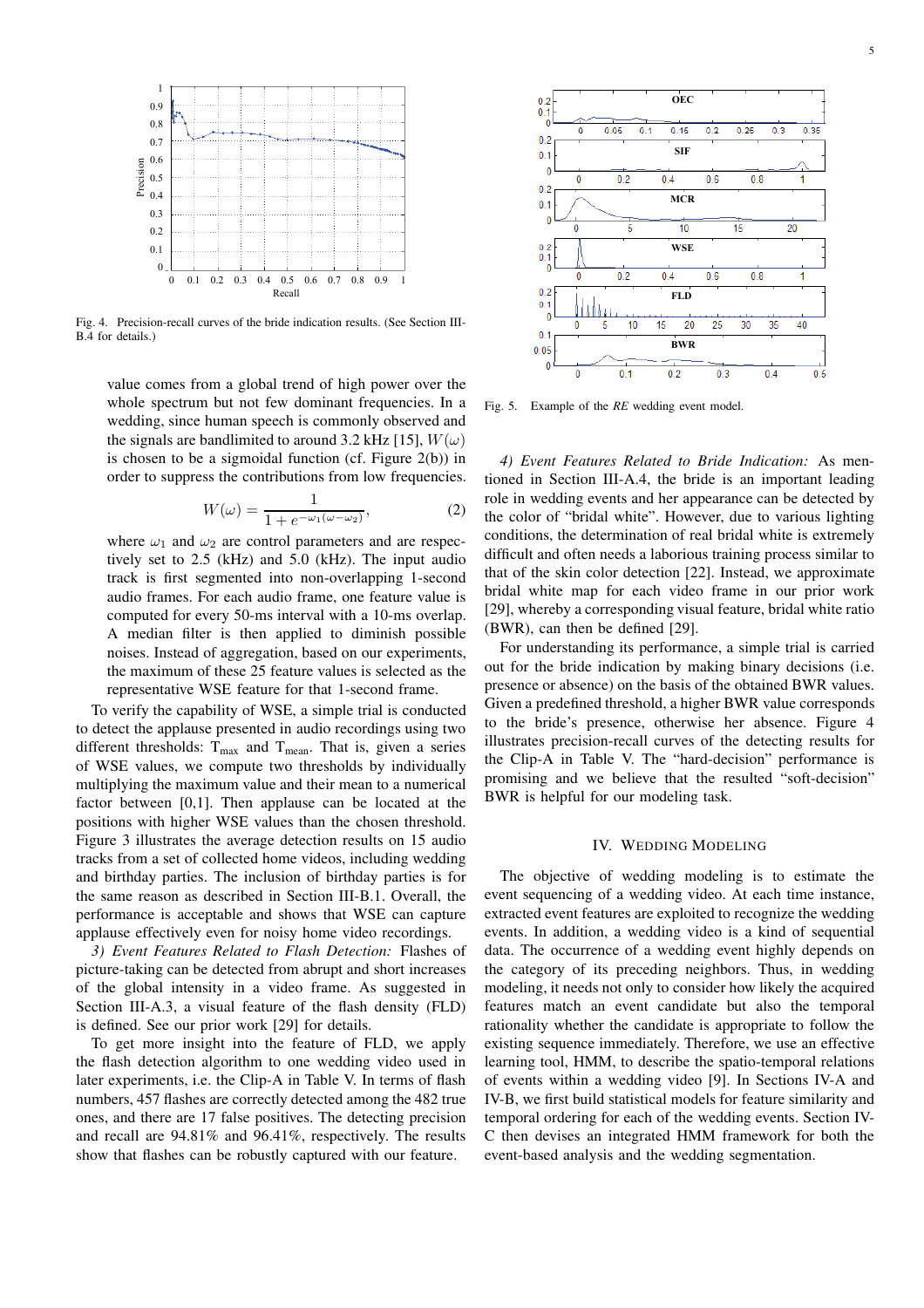TABLE IV AN EVEN TRANSITION MODEL OF THE WEDDING EVENTS.

|                 | ME                     | GE I | BE |                                  | $CS$ $OP$             | WV | RE                               | BU   | MS   | WK             | AP                    | ED             | $\overline{O}T$ |
|-----------------|------------------------|------|----|----------------------------------|-----------------------|----|----------------------------------|------|------|----------------|-----------------------|----------------|-----------------|
|                 | $ME$ 0.80 0.11 0.09    |      |    |                                  |                       |    |                                  |      |      |                |                       |                |                 |
| <b>GE</b>       | $0.12 \, 0.80 \, 0.08$ |      |    |                                  |                       |    |                                  |      |      |                |                       |                |                 |
| BE              |                        |      |    | $0.80 \,   \, 0.04 \,   \, 0.16$ |                       |    |                                  |      |      |                |                       |                |                 |
| CS              |                        |      |    |                                  | 0.80 0.16             |    |                                  |      |      |                |                       | $0.01 \, 0.03$ |                 |
| OP              |                        |      |    |                                  | $0.07$ 0.80 0.03 0.01 |    |                                  |      |      |                | $0.01$ 0.02 0.02 0.04 |                |                 |
| WV              |                        |      |    |                                  |                       |    | $0.80 \,   \, 0.13 \,   \, 0.03$ |      |      |                |                       |                | 0.03            |
| RE              |                        |      |    |                                  |                       |    | $0.03 \, 0.80 \, 0.13$           |      |      |                |                       |                | 0.03            |
| BU              |                        |      |    |                                  |                       |    |                                  | 0.80 |      | 0.20           |                       |                |                 |
| $\overline{MS}$ |                        |      |    |                                  | 0.07                  |    |                                  |      | 0.80 |                | 0.07                  | 0.07           |                 |
| WK              |                        |      |    | 0.03                             | $0.\overline{11}$     |    |                                  |      |      | $0.03 \, 0.80$ |                       |                | 0.03            |
| AP              |                        |      |    | 0.12                             |                       |    |                                  |      | 0.04 |                | $0.80\,0.04$          |                |                 |
| ED              |                        |      |    |                                  |                       |    |                                  |      |      |                |                       | 1.00           |                 |
| $\overline{or}$ |                        |      |    | 0.05                             | 0.14                  |    |                                  |      | 0.02 |                |                       |                | 0.80            |

Note that we uniformly divide the wedding video into a sequence of 1-second units. The main reason is that we can not use conventional video units, such as shots, as the basic analysis units because they cannot be reliably obtained using conventional techniques as mentioned in Section I. In addition, uniform segmentation makes online processing possible. For convenience, let  $E$  denotes an index set [23] of the wedding events, where the indexing consists of a *bijective* mapping from the event set  $E_S = \{ME, GE, \ldots, OT\}$  to a set of natural numbers, i.e.  $E = \{1, 2, ..., |E_S|\}$ . Similarly, F is an index set corresponding to the collection of event features  $F_S = \{$ OEC, SIF, MCR, WSE, FLD, BWR $\}$ . For the t-th video unit, let  $e_t \in E$  be the corresponding state variable that indicates the occurrence of a specific wedding event, and let  $\mathbf{x}_t = (x_t^1, \dots, x_t^{|F|})$  be the feature vector associated with the specific event features  $x^j$ ,  $i \in F$ specific event features  $x_t^j$ ,  $j \in F$ .

# *A. Wedding Event Modeling*

For each of the wedding events, a statistical feature model is constructed for each of the adopted event features. Specifically, a feature model is a probability distribution describing the likelihood of feature values. The use of statistical histograms [20] is a naïve approach, but their discrete nature often causes unwanted discontinuity in results, especially when a feature value locates near the bin boundaries. Instead, we accumulate the probability by regarding each feature sample as a Gaussian centered at the sample. Assume that, for the  $i$ -th event, we have N samples for the j-th feature  $\{x_1^j, \ldots, x_N^j\}$  extracted from the training clips. The distribution  $p_{i,j}$  of the j-th feature for the i-th event can then be obtained as

$$
p_{i,j}(\mathbf{x}) = \frac{1}{N} \sum_{n=1}^{N} \frac{1}{\lambda_j \sqrt{2\pi}} e^{-(\mathbf{x} - x_n^j)^2 / 2(\lambda_j)^2}, \ \forall i \in E, \ \forall j \in F,
$$
\n(3)

where  $\int_{\mathbf{x}=-\infty}^{\infty} p_{i,j}(\mathbf{x}) d\mathbf{x} = 1$  and  $\lambda_j$  is a confidence parameter specifying how we trust the extracted values of the  $j$ -th feature. That is, if the extracted feature samples are more accurate and reliable, we can set  $\lambda_i$  to a smaller value.

Since the feature models are used for discriminating the wedding events, the divergence among feature models of different wedding events should be as large as possible. Quantitatively, the divergence of two probability distributions **p** and **q** can be defined by the symmetric Kullback-Leibler (SKL) distance,  $D_{SKL}(\mathbf{p}, \mathbf{q})$  [17]. For the j-th feature, the confidence parameter  $\lambda_i$  is chosen to maximize the sum of divergences among the same kind of feature models. That is,

$$
\lambda_j = \arg \max_{\lambda} \sum_{i,k \in E, \ i < k} D_{SKL}(p_{i,j}, p_{k,j}) \tag{4}
$$

To find the optimal  $\lambda_j$ , we use exhausted search and empirically set a search range (e.g.  $[0, 1]$ ) with a desired precision (e.g. 0.05). The optimal confidence parameters we found are  $\lambda_{OEC}$  = 0.005,  $\lambda_{SIF}$  = 0.015,  $\lambda_{MCR}$  = 0.5,  $\lambda_{WSE}$  = 0.0025, and  $\lambda_{BWR} = 0.01$ . It is worthy to notice that FLD is an exception because its values are discrete. As a result, we manually set  $\lambda_{FLD} = 0$  and apply a 9-point normalized filter to the sample sequences of FLD feature values as an alternative to the Gaussian-based smoothing.

Therefore, given a video unit (e.g. the  $t$ -th one), we can compute the probability that we observe  $x_t$  given that this video unit belongs to the  $i$ -th wedding event:

$$
p(\mathbf{x}_t | \mathbf{e}_t = i) = \prod_{j=1}^{|F|} p_{i,j}(x_t^j)
$$
 (5)

Note that, in practice, we compute the log-likelihood by taking logarithm of the expression, and thus obtain a contributive weight  $\kappa_j$  to the j-th feature model, where  $\sum_j \kappa_j = 1$ . In our experiments we used a fixed set of weights i.e.  $\kappa_{QEG} = 0.25$ experiments, we used a fixed set of weights, i.e.  $\kappa_{OEC} = 0.25$ ,  $\kappa_{SIF} = 0.2$ ,  $\kappa_{MCR} = 0.1$ ,  $\kappa_{WSE} = 0.1$ ,  $\kappa_{FLD} = 0.1$ , and  $\kappa_{BWR} = 0.25$ . They are automatically specified by optimizing the recognition accuracy of wedding events through a crossvalidation process (cf. Section V). An interesting phenomenon is that the audio-based event features take as high as two-thirds of the weights. This implies that audio information seems more crucial for the wedding analysis.

Overall, the proposed event modeling has the following advantages. First, it has good tolerance to inaccuracy and uncertainty of the extracted event features. The Gaussian component helps to reduce and diversify the influence of an inaccurate feature value. Second, it avoids the artifacts due to quantization errors in the constructed feature models. The distribution of feature values can be faithfully represented without approximation. Figure 5 gives an example of feature statistical models.

# *B. Event Transition Modeling*

The event transition model (ETM) is constructed to describe the probability that a wedding event is immediately followed by another in a wedding ceremony. In other words, it evaluates whether a temporal transition is to be allowed between each pair of the wedding events. Therefore, ETM can be defined by an  $|E| \times |E|$  matrix A as follows:

$$
A_{i,k} = Pr(\mathbf{e}_t = k | \mathbf{e}_{t-1} = i), \ \forall i, k \in E \tag{6}
$$

where  $A_{i,k}$  is the entry of *i*-th row and *k*-th column, and  $t-1$ , t are two successive time instances in units of seconds. Since all possible transitions are enumerated in  $A$ , the marginal probability along each row is unity, i.e.  $\sum_{k=1}^{|E|} A_{i,k} = 1$ .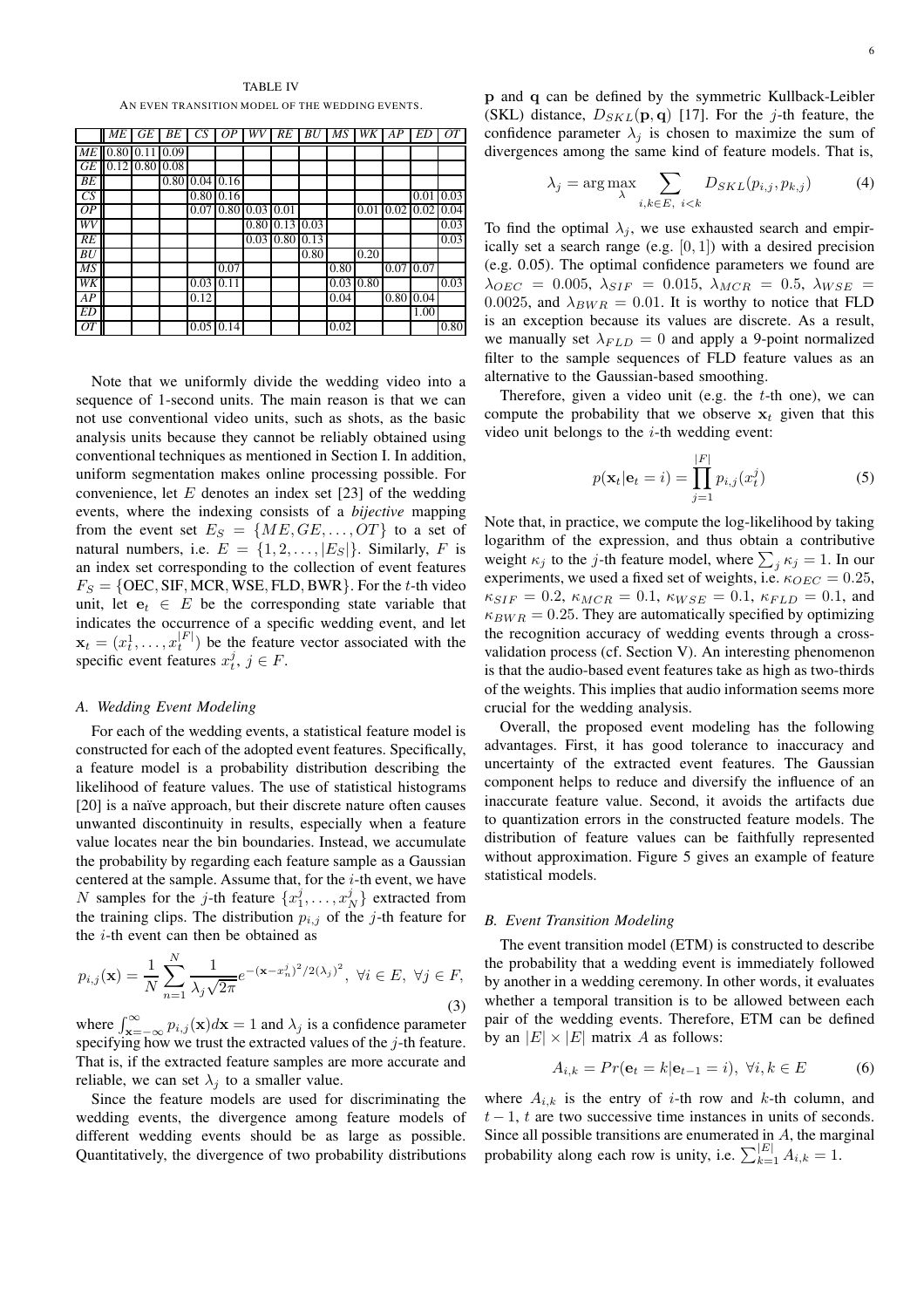TABLE V THE COLLECTION OF SIX WEDDING VIDEOS USED IN OUR EXPERIMENTS.

| Clip            |              |             |            |            |              |            |
|-----------------|--------------|-------------|------------|------------|--------------|------------|
|                 |              |             |            |            |              |            |
| <b>Duration</b> | $2215$ (sec) | $410$ (sec) | 4122 (sec) | 3790 (sec) | $1062$ (sec) | 1350 (sec) |
| Event #         |              |             | ົ<br>ت ب   | 23         |              |            |

TABLE VI

THE STATISTICS OF MEANS  $\mu$  and variances  $\sigma^2$  of event duration for each event category in our video collection (unit: seconds).

| Event                                 | MЕ    | GЕ    | BE                                                        | CS     | ΟP     | WV     | RE     | BU    | MS     | WK    | AP    | EΓ                 | OΤ             |
|---------------------------------------|-------|-------|-----------------------------------------------------------|--------|--------|--------|--------|-------|--------|-------|-------|--------------------|----------------|
| $\overline{a}$ from all event samples |       |       |                                                           |        |        |        |        |       |        |       |       |                    |                |
| $\mu_i$                               | 92.00 | 42.33 | 14.00                                                     | 39.90  | 30.91  | 163.33 | 135.50 | 47.33 | 166.00 | .60   | 68.33 | $75.\overline{20}$ | 149.08         |
| $\sigma_i$                            | 38.11 | 36.25 | 67.73                                                     | 104.62 | 182.28 | 61.7   | 13.20  | 6.66  | 62.60  | 1.14  | 6.66  | 13.48              | 67.13          |
|                                       |       |       | (b) from half of the event samples with shorter durations |        |        |        |        |       |        |       |       |                    |                |
| $\mu_i$                               | 45.33 | 19.00 | 37.00                                                     | 56.64  | 54.24  | 88.50  | 111.67 | 38.67 | 132.50 | 10.00 | 61.33 | 51.33              | 97.63          |
| $\tilde{\sigma}_i$                    | 15.95 | 5.57  | 1.41                                                      | 32.08  | 32.16  | 26.16  | 23.63  | 8.39  | 33.23  | 1.00  | 5.51  | 24.01              | $\sqrt{40.17}$ |

TABLE VII

THE RECOGNITION RESULTS OF ALL WEDDING EVENTS (UNIT: SECONDS).

| Events          | МE             | GE       | ΒE           | CS       | 0P       | WV             | RE       | BU       | ΜS       | WK       | AP       | ED       | ОT       | $RR(\%)$ |
|-----------------|----------------|----------|--------------|----------|----------|----------------|----------|----------|----------|----------|----------|----------|----------|----------|
| МE              | 547            | $\Omega$ | 32           | $\theta$ | 0        | $\Omega$       | $\Omega$ | 0        |          | $\theta$ | $\theta$ | $\Omega$ | 0        | 94.47    |
| GE              | 25             | 99       | 18           | $\Omega$ | 0        | $\Omega$       | $\Omega$ | 0        | 0        | 0        | $\Omega$ | $\Omega$ | 0        | 69.72    |
| BЕ              | 80             | $\Omega$ | 350          | $\Omega$ | 0        | $\Omega$       | $\Omega$ | 0        | $\Omega$ | 0        | $\Omega$ | $\Omega$ | 0        | 81.40    |
| $\overline{CS}$ | $\Omega$       | $\Omega$ | $\Omega$     | 2320     | 93       | $\Omega$       | $\Omega$ | $_{0}$   |          | 42       | 64       | $\Omega$ | 154      | 86.79    |
| OΡ              |                | $\Omega$ | 5            | 212      | 3622     | 145            | 459      | 4        | $\Omega$ | 2        | 28       | 8        | 156      | 78.03    |
| WV              | $\Omega$       | $\Omega$ | $\Omega$     | 43       | 77       | 602            | 73       | 0        | $\Omega$ | 0        | $\Omega$ | $\Omega$ | 0        | 75.72    |
| RE              | $\Omega$       | $\Omega$ | $\Omega$     | $\Omega$ | 55       | 152            | 442      | 6        | 0        | 0        | $\Omega$ | $\Omega$ | 0        | 67.48    |
| BU              | $\Omega$       | $\Omega$ | $\Omega$     | $\theta$ | 0        | $\Omega$       | $\Omega$ | 183      | $\Omega$ | 2        | $\Omega$ | $\Omega$ | 0        | 98.92    |
| MS              | $\Omega$       | $\Omega$ | $\Omega$     | 9        | 113      | $\Omega$       | $\theta$ | $_{0}$   | 143      | $\Omega$ | $\Omega$ | $\Omega$ | 0        | 53.96    |
| WK              | $\Omega$       | $\Omega$ | $\Omega$     | $\Omega$ | $\Omega$ | $\Omega$       | $\Omega$ | $\Omega$ | $\Omega$ | 87       | $\Omega$ | $\Omega$ | $\Omega$ | 100.00   |
| $\overline{AP}$ | 30             | $\Omega$ | $\Omega$     | 23       | 2        | $\overline{0}$ | $\Omega$ | 0        | $\Omega$ | $\Omega$ | 164      | $\Omega$ | 2        | 74.21    |
| ED              | $\overline{0}$ | $\Omega$ | $\mathbf{0}$ | $\Omega$ | 3        | $\Omega$       | $\Omega$ | 0        | 0        | 0        | $\Omega$ | 427      | 0        | 99.30    |
| ΟT              | $\theta$       | $\Omega$ | $\Omega$     | 586      | 509      | 130            | 96       | 17       | 0        | 0        | 48       | $\Omega$ | 436      | 23.93    |
| $RP(\%)$        | 80.09          | 100.00   | 86.42        | 72.66    | 80.96    | 58.50          | 41.31    | 87.14    | 100.00   | 65.41    | 53.95    | 98.16    | 58.29    |          |

In fact, given a training set of wedding videos with the event ground truth, we can tabulate an approximation of ETM, namely  $\tilde{A}$ . However, the obtained probability distributions are often extremely biased. That is, most of the probabilities are prone to centralize on the diagonal entries, i.e.  $A_{i,i}$ . This phenomenon is due to the fact that transitions are counted in seconds. For example, assuming that we have two successive events which are both 100 seconds long, only one event transition will be accounted during this 200-second period. Therefore, for each row of  $\tilde{A}$  (e.g. the *i*-th one), we exploit a regularization to balance the probabilities as follows:

$$
A_{i,k} = \begin{cases} \gamma_i \tilde{A}_{i,k} & , i=k \\ (1-\gamma_i \tilde{A}_{i,i})/(1-\tilde{A}_{i,i}) \cdot \tilde{A}_{i,k} & , i \neq k \end{cases}, \forall k \in E
$$
  
(7)

where  $\gamma_i$  is the regularization factor in the range of [0, 1]. We shift some of the diagonal probabilities to the off-diagonal ones but keep their relative ratios unchanged. Empirically, all of the diagonal entries are regularized to take approximately 80% probabilities along each row, i.e.  $A_{i,i} \approx 0.8$ .

Table IV shows the ETM we learnt from training videos, in which the blank entries represent zero probabilities. Sparsity of the ETM shows that few types of event transitions are

allowed. It also demonstrates the occurrence of wedding events has a strong temporal correlation. This fact helps to reduce the computation cost and to increase the reliability of the determined event sequencing.

# *C. Wedding Segmentation Using HMM*

HMM is a specific instance of state space models, in which the concept of hidden states is introduced to recognize the temporal pattern of a Markov process [9]. Since the sequence of wedding events can be viewed as a first-order Markov data, we exploit an HMM framework for segmenting wedding videos, which integrates the wedding event statistical models (Section IV-A) and the event transition model (Section IV-B).

Specifically, given an input wedding video  $V$ , it is first partitioned into N 1-second video units,  $V = {\bf{v}_1, \ldots, v_N}$ . For each video unit  $\mathbf{v}_t, t \in \{1, \ldots, N\}$ , we have a set of  $|F|$  event features associated with it, i.e.  $\mathbf{x}_t = (x_t^1, \dots, x_t^{|F|})$ . Collecting all the observations  $X = \{ \mathbf{x}_t, \dots, \mathbf{x}_t \}$  our goal is to find all the observations  $X = {\mathbf{x}_1, \dots, \mathbf{x}_N}$ , our goal is to find the most probable event sequencing S for V, where  $S =$  $\{e_1, \ldots, e_N\}$ . Therefore, we develop a left-to-right HMM with  $|E|$  states  $\{e^i | i \in E\}$ , in which each state corresponds to one of the adopted event categories. The HMM is governed by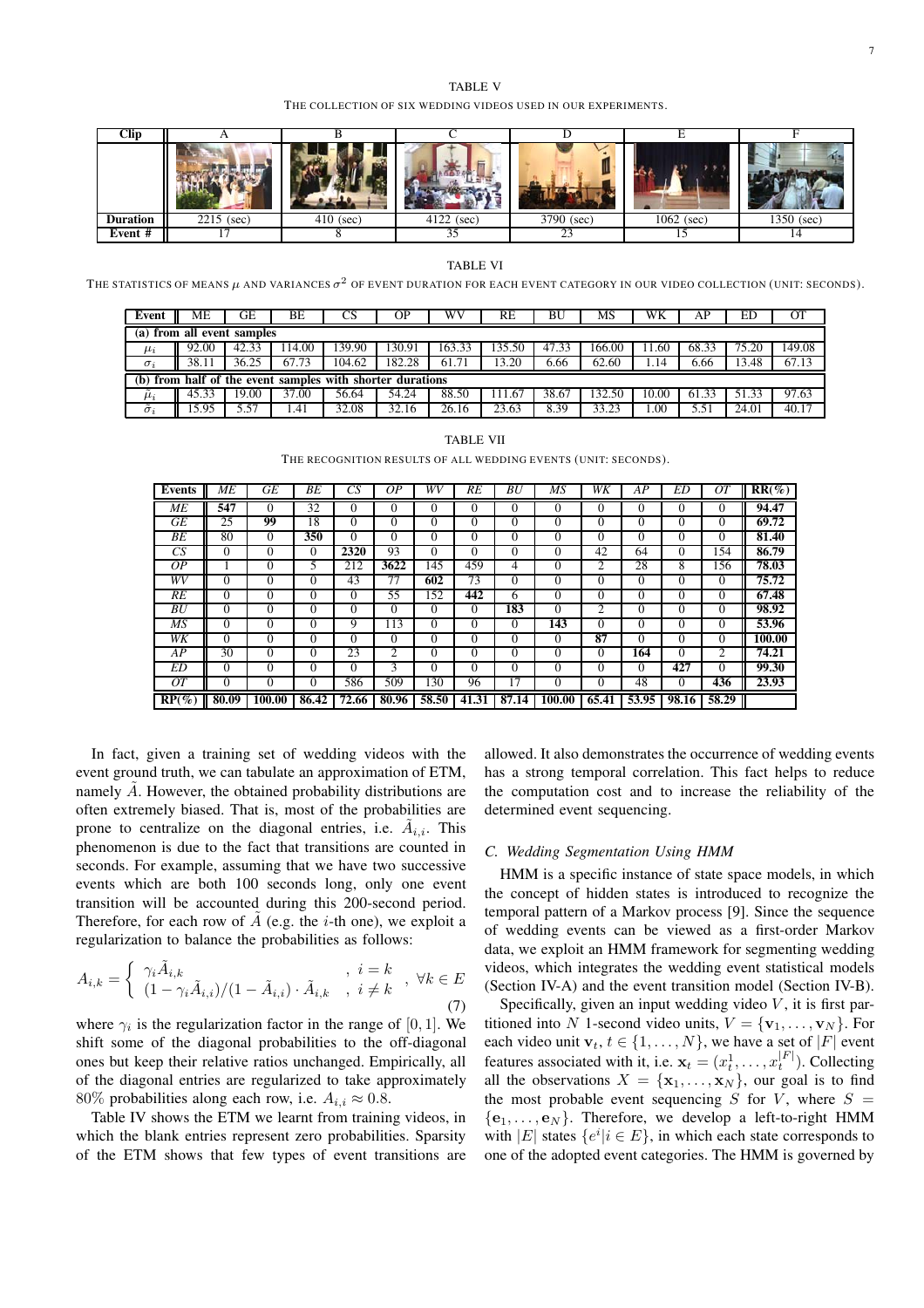# TABLE VIII

THE RECOGNITION RESULTS SOLELY BASED ON THE FEATURE SIMILARITY WITHOUT EXPLOITING THE EVENT TRANSITION MODELING.

| Events                            | MЕ                             | GЕ        | BΕ    | CS    | ΟP    | W     | RE | BU    | MS | WK     | AP | ED    | OТ    |
|-----------------------------------|--------------------------------|-----------|-------|-------|-------|-------|----|-------|----|--------|----|-------|-------|
| using audio features only<br>(a)  |                                |           |       |       |       |       |    |       |    |        |    |       |       |
| $\mathscr{C}_o$<br>RP(            | 34.54                          | 30.14     | 42.57 | 78.39 | 69.81 |       |    | 71.55 |    | 12.09  | 0  | 34.80 | 69.32 |
| $RR(\%)$                          | 87.39                          | 59.86     | 87.21 | 64.46 | 88.49 |       | 0  | 44.86 | O  | 96.55  | 0  | 80.93 | 13.89 |
| using visual features only<br>(b) |                                |           |       |       |       |       |    |       |    |        |    |       |       |
| $RP(\%)$                          | 20.30                          | 12.58     | 30.64 | 47.10 | 62.68 | 36.61 | U  | 20.40 | O  | 4.32   | O  | 16.59 | 45.49 |
| $RR(\%)$                          | 87.74                          | 66.20     | 29.   | 45.23 | 14.81 | 8.43  | 0  | 44.32 | 0  | 87.36  | 0  | 74.65 | 11.91 |
| $\left( \mathbf{c} \right)$       | using audiovisual features all |           |       |       |       |       |    |       |    |        |    |       |       |
| $\mathscr{D}_o$<br>RP(            | 44.12                          | .62<br>21 | 55.13 | 75.04 | 76.01 | 81.48 |    | 28.7  |    | 14.38  | 0  | 38.52 | 71.51 |
| $RR(\%)$                          | 93.96                          | 69.72     | 73.   | 73.55 | 91.29 | 5.53  | 0  | 45.95 | O  | 100.00 | O  | 83.49 | 21.08 |

a set of parameters,  $\theta = {\pi, A, \phi}$ , where  $\pi$ , A, and  $\phi$  are the initial state probabilities, the state transition probabilities, and the emission probabilities, respectively [9]. Clearly,  $\phi$  and A have been explicitly described by the wedding event models and the event transition model, respectively. Without loss of generality,  $\pi$  is presumed to be a uniform distribution, i.e.  $p(\mathbf{e}_1 = i|\pi) = 1/|E|, \forall i \in E$ . Accordingly, our goal for finding the optimal sequencing  $S$  can be formulated as

$$
S = \arg \max_{s} Pr(X, S | \theta)
$$
  
= 
$$
\arg \max_{s} p(\mathbf{e}_{1} | \pi) \left[ \prod_{t=2}^{N} p(\mathbf{e}_{t} | \mathbf{e}_{t-1}, A) \right] \prod_{t=2}^{N} p(\mathbf{x}_{t} | \mathbf{e}_{t}, \phi)
$$
  
= 
$$
\arg \max_{s} p(\mathbf{e}_{1} | \pi) \left[ \prod_{t=2}^{N} A_{\mathbf{e}_{t-1}, \mathbf{e}_{t}} \right] \prod_{t=2}^{N} \prod_{j=1}^{|F|} p_{\mathbf{e}_{t}, j}(x_{t}^{j})
$$
(8)

where the last two terms are derived from Eqns. (5) and (6), respectively. Because the HMM trellis is equivalent to a directed tree, the solution of  $S$  can be efficiently obtained using the Viterbi algorithm [9].

After labeling each 1-second unit of the input video, the temporal extent of a detected wedding event, or called an event segment, is defined by collecting successive video units with the same event labeling. Finally, a smoothing scheme is applied to reduce possible labeling errors. Since, in general, a wedding event lasts for at least tens of seconds, we remove the short ones (less than 10 seconds in duration) by merging it into its neighbors. If its proceeding and succeeding neighbors belong to different event categories, it is merged into the left one; otherwise, all the three events are merged into one event.

#### V. EXPERIMENTAL RESULTS

This section first presents experimental results for the evaluation of the proposed framework in wedding event recognition (Section V-A) and wedding ceremony video segmentation (Section V-B). This, we show comparisons with another well-known algorithm, linear-chain conditional random fields (LCRF), and an extension of our system to a practical scenario in Sections V-C and V-D, respectively.

In our experiments, we used a total of six wedding video clips, as shown in Table V. Each of them contains a complete recording of a wedding ceremony. Three observers (none of the clip owners) collaboratively annotated the event ground truth. Our experiments were performed using a leave-one-out cross-validation strategy, in which models were trained from five clips and tested on the remaining one, and the whole training-testing procedure was iterated six times. In addition, our current system is programmed using Matlab without code optimization, and running on a machine with Intel P4 3.0 GHz CPU. Based on Section V-A, the average testing time for a clip is about 15 times longer than its original video length, and the feature extraction accounts for around 96% of the time.

# *A. Event Recognition Analysis*

Table VII summarizes the event recognition results in unit of seconds, presented in the form of a confusion matrix [19], where the leftmost column represents the actual event categories while the top-most row indicates the resultant ones recognized by the HMM framework. The confusion matrix is accumulated from results of all clips in the collection. The recognition precision (RP) and the recognition recall (RR) are also reported. As described in Section I, since the actual event boundaries are not always precise, the recognition result of a video unit is claimed to be correct if it hits the ground truth within a tolerant range. Instead of setting a universal range value, we adopt a dynamic setting scheme based on the recognized event categories because the event durations vary greatly among different wedding events as shown in Table VI(a). Initially, for each event category, all of the event samples are sorted by duration in descending order. We then compute a truncated mean  $\tilde{\mu}_i$  of the event duration (Table VI(b)) by ignoring the samples of the first half (i.e. the longer ones in the top half), and the range value is set to min  $(0.2\tilde{\mu}_i, \xi)$ , where we set  $\xi = 10$  so that the tolerant ranges vary according to event categories but do not exceed 10 seconds. Here, we use a truncated mean but not the standard mean because of its better statistical reliability. That is, as shown in Table VI(b), the truncated variances are generally much smaller than the standard ones in Table VI(a), which implies that durations of the shorter samples would be more consistent. More importantly, by ignoring the longer samples, a smaller tolerant range can be naturally obtained to enforce a stricter standard for recognition hits.

Overall, as shown in Table VII, large amounts of the detected wedding events reach over 70% in both RP and RR values. Some of them even achieve the level of 85%, such as *BU* and *ED* events. Several observations could be made from this table: 1) A few recognition errors are associated with *CS* and *OP* events, especially the later one. This phenomenon is usually unavoidable because a wedding event, such as *OP* or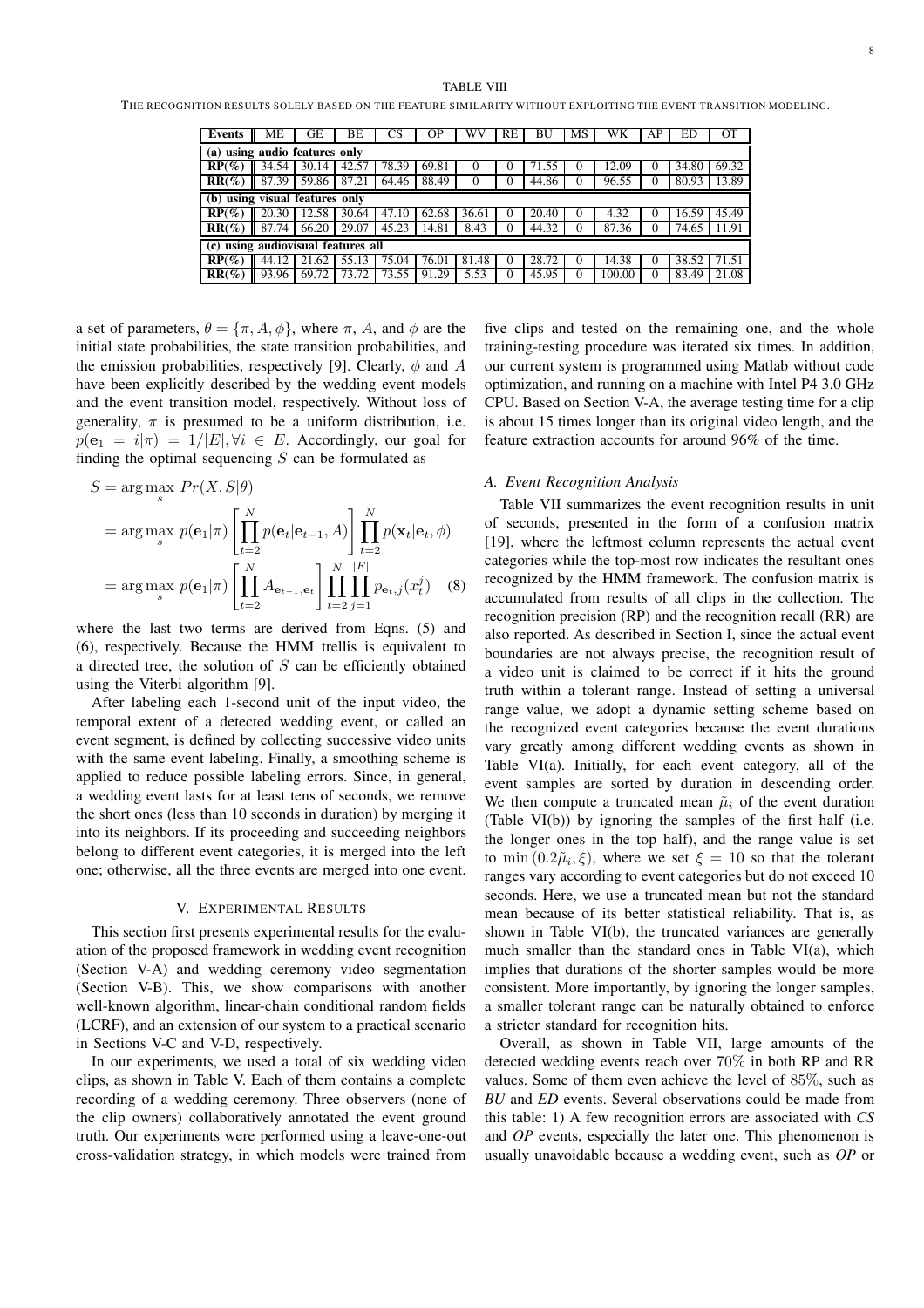# TABLE IX

THE SEGMENTATION RESULTS WITHOUT DURATION-BASED FILTERING (UNIT: EVENT SEGMENTS).

| <b>Clip</b> | Corr. | Sub. | Ins. | Del. | $SP(\%)$           | $SR(\%)$ | $SF(\%)$ |
|-------------|-------|------|------|------|--------------------|----------|----------|
| А           | 16    |      | 10   |      | $\overline{59.26}$ | 94.12    | 72.73    |
| B           |       |      |      |      | 83.33              | 62.50    | 71.43    |
| C           | 28    | 2    | 19   |      | 57.14              | 80.00    | 66.67    |
| D           | 22    |      | 18   |      | 53.66              | 95.65    | 68.75    |
| E           | 12    |      | O    | 3    | 66.67              | 80.00    | 72.73    |
| F           | 12    |      | Q    |      | 54.55              | 85.71    | 66.67    |
| Avg.        |       |      |      |      | 62.44              | 83.00    | 71.27    |

TABLE X THE SEGMENTATION RESULTS WITH DURATION-BASED FILTERING (UNIT: EVENT SEGMENTS).

| <b>Clip</b> | Corr. | Sub.     | Ins.   | Del. | $SP(\%)$           | $SR(\%)$ | $SF(\%)$ |
|-------------|-------|----------|--------|------|--------------------|----------|----------|
| А           | 16    |          |        |      | $72.\overline{73}$ | 94.12    | 82.05    |
| B           |       |          | $_{0}$ | 2    | 83.33              | 62.50    | 71.43    |
| C           | 27    |          | 10     |      | 71.05              | 77.14    | 73.97    |
| D           | 21    |          | 12     |      | 61.76              | 91.30    | 73.68    |
| E           | 12    | 0        |        | 3    | 80.00              | 80.00    | 80.00    |
| F           |       | $\theta$ | 6      | 3    | 64.71              | 78.57    | 70.97    |
| Avg.        |       |          |        |      | 72.26              | 80.61    | 76.21    |

*MS*, is sometimes arranged to be accompanied with choirs singing and the whole ceremony is generally hosted by wedding officiants who often give some short presentations within a wedding event. They also cause severe degradations in RP values for both *RE* and *AP* events. 2) The confusion matrix is sparse and the recognition errors show grouping effects. That is, the wedding events of a similar group are prone to be misclassified to each other, e.g. the set of the entering events (*ME*, *GE*, *BE*) and the set of the couple's committing events (*WV*, *RE*). From Table IV, we can find that the events of each event set correspond to the ones that are more probable to occur in succession. Thus, the recognition errors partially come from the implicit event boundaries. 3) The RR value of *OT* event is relatively low. This is due to the fact that *OT* event is inherently varied in forms. For example, it could be 'reading of poetry' or 'lighting of the unity candle'. Moreover, it severely influences the overall recognition performance by spreading out the recognition errors over various event categories.

As a comparison with the HMM-based modeling, we perform event recognition solely based on the maximum similarity of audiovisual features among the events without exploiting the temporal relation of event transitions. Table VIII shows the results when using (a) the four audio features only, (b) the two visual features only, and (c) all six audiovisual features. Generally, the use of both audio and visual features together outperforms the use of either unimodal features alone, but the results are still not as good as those in Table VII, in which event transition modeling is augmented. This shows evidences to support the effectiveness of the HMM framework.

# *B. Video Segmentation Analysis*

In this section, we further evaluate the segmentation performance of our approach. Since, in practice, the temporal extent of a wedding event is perceived as a whole by users, the

segmentation results are compared at the 'event' level but not at the 'second' level. We follow a similar idea exploited in the longest common substring problems [24]. That is, we represent a wedding video as a symbol string where the alphabet consists of the event codes given in Table I. Note that the symbol string is generated in unit of detected events, and each symbol corresponds to an event segment of the wedding video. Therefore, the segmentation performance is measured by number of the required edit operations (substitution, insertion, and deletion) for transforming the reference string corresponding to the ground truth into the string corresponding to the recognition result [29]. The less the edit operations are needed, the better the segmented videos match with the ground truth.

Table IX shows the statistics. We claim an event segment as correct if it hits the ground truth in more than 80% of its duration. The segmentation precision (SP) and the segmentation recall (SR) of a video are then defined as

 $SP = \text{Corrects}/(\text{Corrects} + \text{Substitutions} + \text{Insertions}),$  (9)

 $SR = \text{Corrects}/(\text{Corrects} + \text{Substitutions} + \text{Deletions}).$  (10)

In addition, the F-measure,  $SF = 2 \cdot SP \cdot SR/(SP + SR)$ , is provided as a metric for evaluating the integral performance.

From Table IX, we can see that SR values generally achieve 80% high, i.e. most of the event segments are correctly identified. A low value of Clip-B comes mostly from its small number of events as shown in Table V. By contrast, the overall SP values are relatively low, at the level of 60%. Compared with the ground truth, a large amount of redundant events are erroneously "inserted" in the segmentation results by our approach. These are mainly caused by the following two reasons. First, the erroneous events are generated in a oneto-many pattern. A single event that has been deleted from the ground truth usually turns into a series of successive erroneous ones in the resultant event sequence. For example, consider an event subsequence of the ground truth, *WK*-*CS*-*ED*. If *CS* is not detected and the direct transition from *WK* to *ED* is not allowed (i.e. the transition probability equals zero), the HMM framework would be forced to go through a longer path of erroneous events to connect *WK* and *ED*, such as *WK*-*OT*-*MS*-*ED*. Also, when a succession of two events has never been observed in the training data, its zero transitive probability could cause the same problem. Second, the erroneous events are prone to exist around an event boundary of the ground truth. The same phenomenon has been observed from the recognition errors, as reported in Section V-A.

Since the erroneous events are "mutated" from parts of the original event segments, in general, they have a shorter duration as compared with the same kind of wedding events. Therefore, we use a duration-based filtering scheme to identify and correct the abnormal ones. Specifically, for each of the event categories, we exploit the truncated models (Section V-A and Table VI(b)) to determine a lower bound of the reasonable event duration, i.e.  $\Omega_i = \tilde{\mu}_i - \alpha_i \tilde{\sigma}_i$ , where a rational scalar  $\alpha_i$  is empirically set within the range of [1.5, 2]. If an event segment is recognized as the  $i$ -th event category and its duration is less than  $\Omega_i$ , we merge it into its left neighbor in our current implementation. Table X summarizes the segmentation results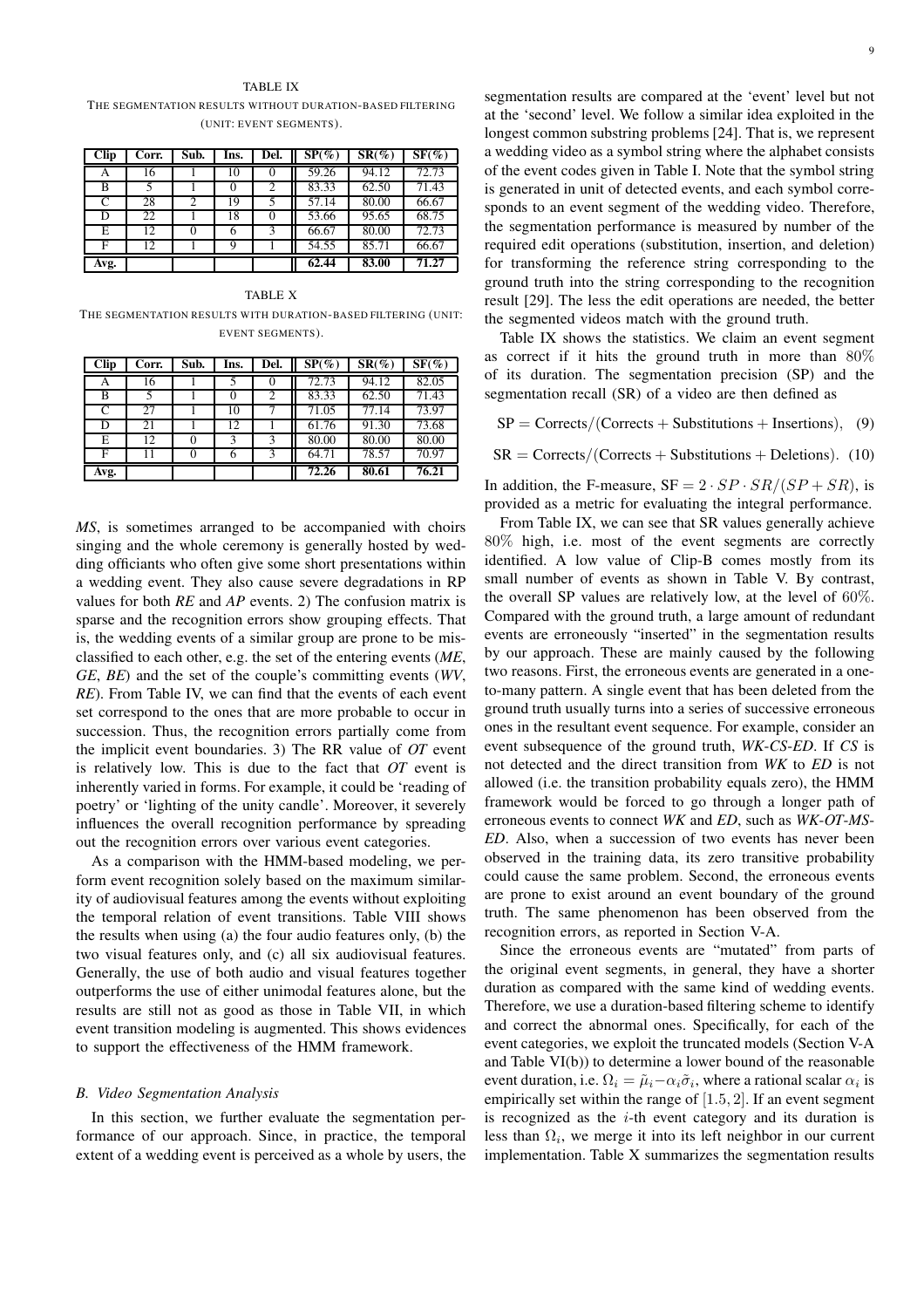#### TABLE XI

THE PERCENTAGE OF TOTAL EVENT DURATION FOR EACH OF THE EVENT CATEGORIES IN OUR VIDEO COLLECTION

 $\left[ \frac{4.45\%}{1.09\%} \right]$  3.30%  $\left[ \frac{2.53\%}{2.5.87\%} \right]$  5.11% 5.03% 1.42% 2.04% 0.67% 2.19% 3.30% 14.00% 100%

#### TABLE XII

Event || ME | GE | BE | CS | OP | WV | RE | BU | MS | WK | AP | ED | OT

LCRF RECOGNITION RESULTS OF ALL WEDDING EVENTS (UNIT: SECONDS).

| Events | MЕ       | GE       | BE       | CS       | OΡ       | WV       | RE           | BU       | ΜS       | WK       | AP     | ED       | ΟT           | $RR(\%)$ |
|--------|----------|----------|----------|----------|----------|----------|--------------|----------|----------|----------|--------|----------|--------------|----------|
| МE     | 394      | $\Omega$ | 30       | 155      | $\Omega$ | 0        | $\Omega$     | $\Omega$ | $\Omega$ | $\Omega$ | O      | $\Omega$ | $\theta$     | 68.05    |
| GЕ     | $\Omega$ | 99       | 18       | 25       | $\Omega$ | 0        | 0            | $\Omega$ | $\Omega$ | 0        | 0      | $\Omega$ | $\mathbf{0}$ | 69.72    |
| BЕ     | 51       | $\Omega$ | 339      | 16       | 0        | 0        | $\Omega$     | $\Omega$ | $\Omega$ | $\Omega$ | 0      | $\Omega$ | 24           | 78.84    |
| СS     | $\Omega$ | $\Omega$ | $\Omega$ | 2221     | 164      | 0        | 0            | 36       | $\Omega$ | 12       | 0      | 4        | 236          | 83.09    |
| ΟP     | $\Omega$ | $\Omega$ | $\Omega$ | 403      | 3967     | 0        | $\Omega$     | $\Omega$ | $\Omega$ | 6        | $_{0}$ | 2        | 261          | 85.51    |
| WV     | $\Omega$ | $\Omega$ | $\Omega$ | $\Omega$ | 356      | 283      | 37           | $\Omega$ | $\Omega$ | $\Omega$ | 95     | $\Omega$ | 24           | 35.60    |
| RE     | $\Omega$ | $\Omega$ | $\Omega$ | $\theta$ | 270      | $\Omega$ | 300          | $\Omega$ | $\Omega$ | 0        | 85     | $\Omega$ | $\theta$     | 45.80    |
| BU     | $\Omega$ | $\Omega$ | $\Omega$ | $\Omega$ | 11       | 0        | 20           | 58       | $\Omega$ | 0        | 9      | 18       | 69           | 31.35    |
| ΜS     | $\Omega$ | $\Omega$ | $\Omega$ | $\Omega$ | 17       | 0        | $\Omega$     | 0        | 137      | $\Omega$ | 0      | $\Omega$ | 111          | 51.70    |
| WK     | $\Omega$ | $\Omega$ | $\Omega$ | $\Omega$ | 39       | 0        | $\Omega$     |          | $\Omega$ | 19       | 0      | 11       | 13           | 21.84    |
| ΑP     | 17       | $\Omega$ | $\Omega$ | 66       | 0        | 0        | 0            | 0        | $\Omega$ | 0        | 48     | $\Omega$ | 90           | 21.72    |
| ED     | $\Omega$ | $\Omega$ | $\Omega$ | $\Omega$ | $\theta$ | $\Omega$ | $\Omega$     | $\Omega$ | 83       | 26       | 0      | 289      | 32           | 67.21    |
| ΟT     | $\Omega$ | $\Omega$ | $\Omega$ | 545      | 749      | $\Omega$ | $\mathbf{0}$ | $\Omega$ | $\Omega$ | 8        | 56     | 118      | 346          | 18.99    |
| $RP\%$ | 85.28    | 100.00   | 87.60    | 64.73    | 71.18    | 100.00   | 84.03        | 58.59    | 62.27    | 26.76    | 16.38  | 65.38    | 28.69        |          |

after applying the duration-based filtering. Compared with Table IX, the number of inserted erroneous events is effectively reduced and on average a 10% improvement is obtained for SP values. This improvement is accompanied by a slight decrease in SR values because some correct events would be filtered out at the same time.

Overall, as shown in Table X, the performance of our system is satisfactory. It achieves the level of 70% in terms of the SF metrics. Furthermore, with the assist of the duration-based filter, the tendencies of both SP and SR behaviors are much more balanced and consistent. The statistical results give us support and confidence that, as long as we capture well the content characteristics, it is possible to conduct high-level semantic analysis of home videos through the use of generic and easily extracted audiovisual features.

## *C. Performance Comparisons with LCRF Models*

To further evaluate the validity of HMM approach, we compare the performance of HMM with that of the linear-chain conditional random fields (LCRF) [25], [26]. LCRF is a wellknown probabilistic framework for labeling and segmenting sequence data. In statistical relational learning, HMM and LCRF are known as a *generative-discriminative pair* [26], in the sense that HMM measures the joint probability of sequential observations and the corresponding label sequences but LCRF is to estimate the conditional probability of associated label sequences given the observations. Therefore, LCRF is also believed to be superior to HMM in representing longrange dependencies of the observations [25], [26].

As a comparison to HMM framework (cf. Section IV-C), in LCRF modeling the goal to find the optimal sequence  $S$  given observations  $X$  is differently formulated as

$$
S = \arg\max_{s} Pr(S|X, \theta^{'})
$$
 (11)

where  $\theta'$  denotes the model parameters. A quasi-Newton method (i.e. BFGS [26]) is then adopted to optimize the

estimation of  $\theta'$  from the training data. Following the same experimental procedures described in Sections V-A and V-B, both the event recognition and the video segmentation results are summarized in Tables XII, XIII, and XIV.

In Table XII, some observations can be made: 1) As compared with the results of HMM in Table VII, LCRF performs much worse in RR values than RP values. A half of the RR values is below the 50% level and some are even down to the level of 20%, such as *WK*, *AP*, and *OT* events. Also, the events with low RR values often have relatively lower RP values. This phenomenon might partly come from two reasons. One is the inherent event properties and the other is the unbalanced amount of training samples. For example, as shown in Table XI, the summed percentage of total event duration for these low-RR events is less than that of a single *OP* event in our video collection. By contrast, HMM's performance (in both the RP and RR values) is more consistent and stable, cf. Section V-A. It seems that HMM approach could be more robust for unbalanced classification. 2) The low RR values are inappropriate for real applications. For example, the events of *WV*, *RE*, *BU*, and *WK* are arguably the most important moments in a wedding and also the most frequent pieces users would like to review in wedding videos [1]. However, a large number of those events are not detected by the LCRF model, cf. Table XII. By contrast, HMM approach performs better in the RR values, e.g. both *BU* and *WK* events are higher than 95%, although the corresponding RP values are comparably lower. For users, they would more like to see "fakes" rather than totally miss anything important. 3) Similar to HMM results, *OT* event is still a main culprit for bad recognition performance and the performance is even worse for LCRF model. In Table XII, the effects can be observed from the widespread errors associated with the *OT* event.

Tables XIII and XIV give the video segmentation results of LCRF model, with and without duration-based filtering. From Table XIII, we can see that most SR values are only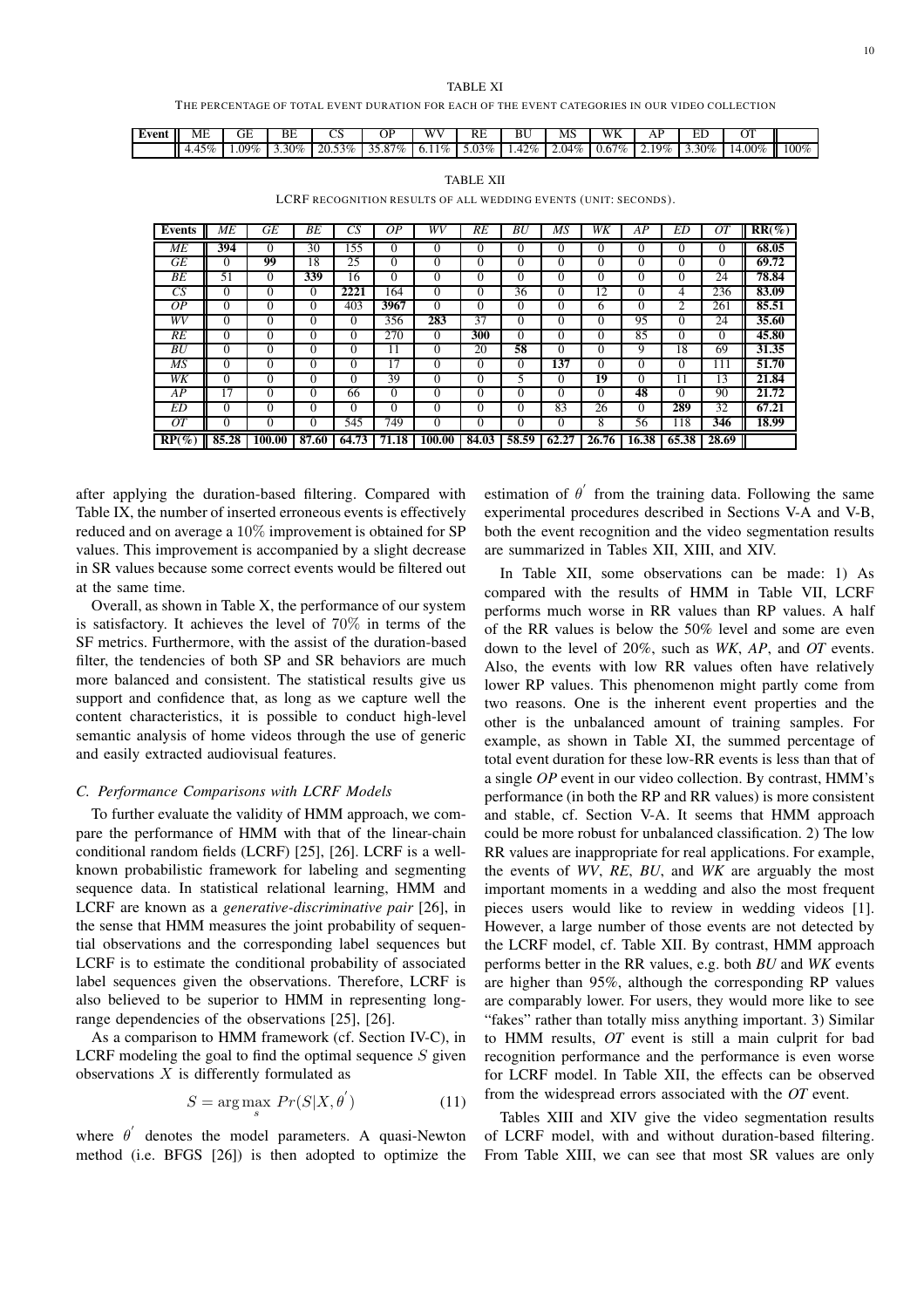TABLE XIII LCRF SEGMENTATION RESULTS WITHOUT DURATION-BASED FILTERING (UNIT: EVENT SEGMENTS).

| <b>Clip</b> | Corr. | Sub.              | Ins. | Del. | $SP(\%)$ | $SR(\%)$ | $SF(\%)$ |
|-------------|-------|-------------------|------|------|----------|----------|----------|
| А           | 16    |                   | 11   |      | 57.14    | 94.12    | 71.11    |
| B           |       |                   |      |      | 83.33    | 62.50    | 71.43    |
| C           | 26    | 3                 | 17   | h    | 56.52    | 74.29    | 64.20    |
| D           | 20    |                   | 16   | 3    | 55.56    | 86.96    | 67.80    |
| E           | 10    |                   | 2    |      | 76.92    | 66.67    | 71.43    |
| F           |       | $\mathbf{\Omega}$ | 15   | 3    | 42.31    | 78.57    | 55.00    |
| Avg.        |       |                   |      |      | 61.93    | 77.19    | 68.72    |

TABLE XIV LCRF SEGMENTATION RESULTS WITH DURATION-BASED FILTERING (UNIT: EVENT SEGMENTS).

| <b>Clip</b> | Corr. | Sub.              | Ins. | Del. | $SP(\%)$ | $SR(\%)$ | $SF(\%)$ |
|-------------|-------|-------------------|------|------|----------|----------|----------|
| А           | 13    |                   | 2    |      | 86.67    | 76.47    | 81.25    |
| B           | 3     |                   |      |      | 75.00    | 37.50    | 50.00    |
| C           | 17    | 2                 | 5    | 16   | 70.83    | 48.57    | 57.63    |
| D           | 16    |                   |      |      | 80.00    | 69.57    | 74.42    |
| E           | 10    | 0                 |      | 5    | 90.91    | 66.67    | 76.93    |
| F           | Q     | $\mathbf{\Omega}$ |      | 5    | 69.23    | 64.29    | 66.67    |
| Avg.        |       |                   |      |      | 78.77    | 60.51    | 68.44    |

around 60% and 70% levels. In comparison with HMM results (cf. Table IX), the degradation is due to that more ground-truth events were not detected. On the other hand, an interesting thing is the burst increase in number of deletions after duration-based filtering, as shown in Table XIV. For example, the deletions for clip C rise to near three times as the original. Based on our observations, it is also caused by the low RRs as described above. This fact makes the detected duration of events tend to be shorter than their actual lengths in the ground truth and easy to be removed during the filtering. In terms of duration, our HMM approach would be more accurate to include complete contents in the detected events.

# *D. Extension to the Scenario with Known Event Ordering*

In this section, we investigate an extension of our work to the scenario when the actual event ordering of a wedding video is available. The investigation is conducted for two purposes. First, by reducing the temporal uncertainty, it is more reliable for us to examine the true capability of the proposed audiovisual features in discriminating various wedding events. Second, the scenario creates an opportunity for users to interact with our system so as to possibly improve the segmentation accuracy. For example, the ordering information can be obtained by manual input or semi-automatic transcription from the couple's wedding programs [2], such as Figure 6(a).

Under the assumption of known event ordering, our original task is in some sense converted into the type of *change-point problem* [4], [24]. That is, the problem is to determine the set of boundaries where event transitions happen. Therefore, instead of using the proposed HMM framework, a modified state space model is built for each wedding video, in which each state corresponds to one of the known events and the states are arranged in the form of a Markov chain according to the given event ordering, as illustrated in Figure 6. Note



Fig. 6. (a) A sample wedding program accompanied with the transcribed event ordering, and (b) the state diagram in form of a Markov chain built according to the above event ordering.

that the directed edges are simply used to indicate allowable transitions but not assigned with any transition weights. The most probable event sequence is then computed by exploiting dynamic programming [9], [24], and the event boundaries can be automatically located at the points of transition among different states.

Table XV summarizes the segmentation results, in which "Detects" are defined as the number of detected event segments and "Corrects" (cf. Section V-B) indicate the number of correct ones among "Detects". The overall performance is satisfactory. Both the precisions and recalls reach a high level of more than 80%. The results are very encouraging. It not only demonstrates the effectiveness of our audiovisual features but also implies that the minor requirement of user intervention could greatly improve performance for practical applications.

# VI. CONCLUSIONS AND FUTURE WORK

In this paper, we have presented an HMM-based system for event-based wedding video analysis and segmentation. According to the wedding customs, we developed a taxonomy for classifying wedding events, whereby a set of discriminative audiovisual event features are exploited for robust event modeling. It can help users to access, organize, and retrieve his/her treasured contents in an automatic and more efficient way. To the best of our knowledge, this work is the first one to analyze and structure wedding videos on the basis of semantic events. Actually, it might also be the first one for semantic event analysis on any domain of home videos.

Many aspects of our approach can be improved, as detailed below.

- 1) It is possible to explore more semantic features for event recognition. For example, speaker change detection or identification would be helpful in discriminating the events with dense speech, such as *WV* and *RE* events.
- 2) The modeling mechanisms could be improved. For example, on one hand, advanced fusion schemes of the feature models can be adopted. One example is hierarchical